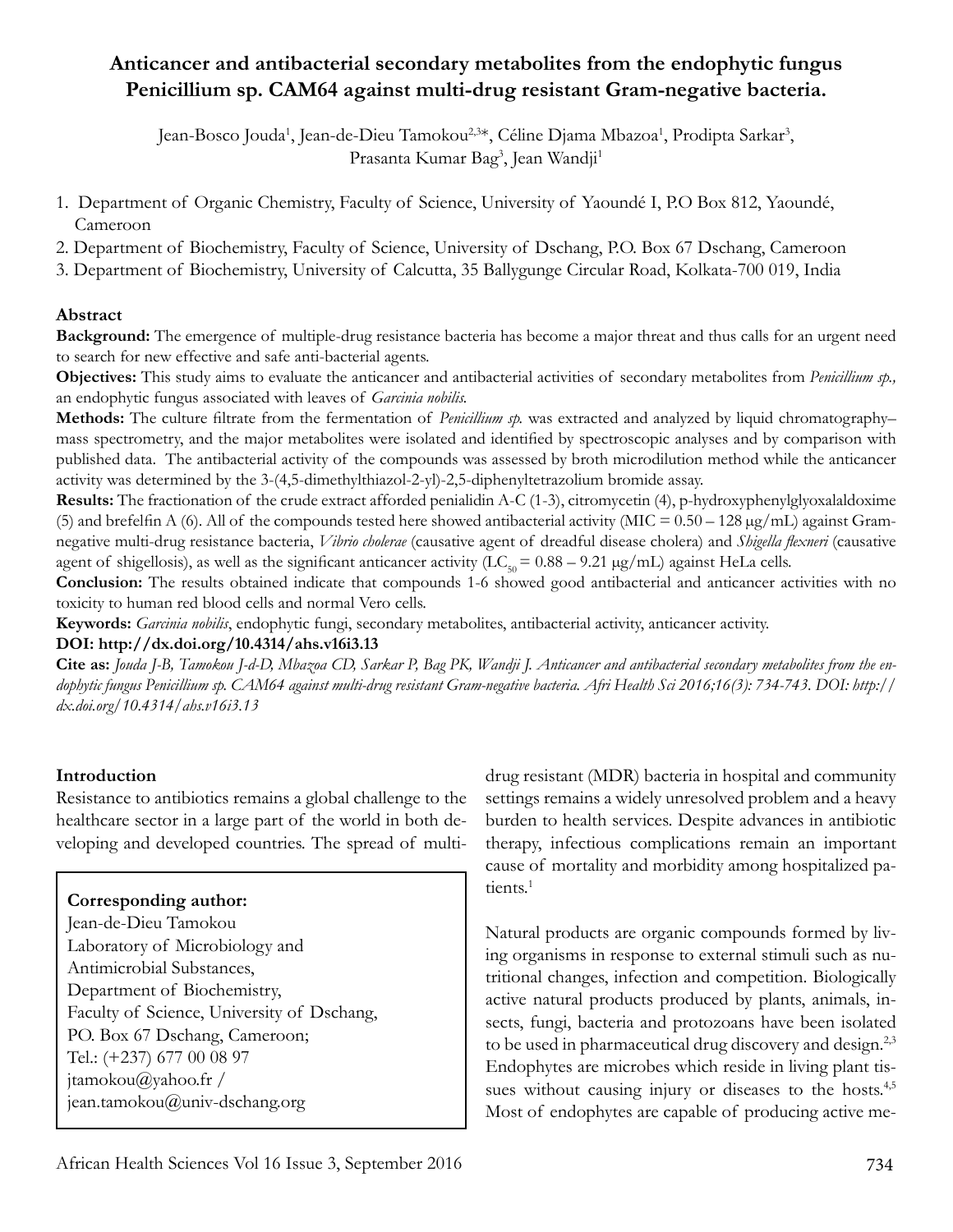tabolites and some of these compounds are proven to have medical values. For example, terpenoids, alkaloids, phenylpropanoids, aliphatic compounds, polyketides and peptides isolated from endophytic fungi have been reported to possess antimicrobial and cytotoxic activities.<sup>6</sup>

In our continuous search of antibacterial and anticancer drugs from natural source, we targeted one endophytic fungus *Penicillium* sp, harbored in leaves of a Cameroonian medicinal plant *Garcinia nobilis* Engl. (Clusiaceae). *Garcinia,* one of the biggest genera of the family Guttiferae, has been found to be a rich source of xanthones,<sup>7</sup> biflavonoids, benzophenones<sup>8</sup> as well as triterpenoids.<sup>9</sup> Phenolic constituents from *Garcinia* species have been reported to possess various biological activities, including antibacterial,<sup>10,11,12</sup> cytotoxic<sup>13,14</sup> and pro-oxidant<sup>15</sup> activities. They also displayed inhibitory activity against α-glucosidase, glycation<sup>16</sup> and human immunodeficiency virus (HIV).<sup>17</sup>

The present study was therefore designed to evaluate the cytotoxic and antibacterial activities of secondary metabolites from the culture media of *Penicillium* sp*.* isolated from the healthy leaf of *Gacinia nobilis.* Details of their antibacterial properties against Gram-negative multi-drug resistance bacteria such as *Vibrio cholerae* and *Shigella flexneri*, as well as their cytotoxic activities against HeLa (cancer cell lines), Vero and human red blood (normal) cells are reported herein.

## **Materials and methods General experimental procedures**

The high resolution mass spectra were obtained with an LTQ-Orbitrap Spectrometer (Thermo Fisher, USA) equipped with a HESI-II source. The spectrometer was operated in positive mode  $(1$  spectrum  $s^{-1}$ ; mass range: 100-1000) with nominal mass resolving power of 60 000 at  $m/z$  400 with a scan rate of 1 Hz). It was equipped with automatic gain control to provide high-accuracy mass measurements within 2 ppm deviation using an internal standard; Bis(2-ethylhexyl)phthalate :  $m/z = 391.28428$ . The spectrometer was attached with an Agilent (Santa Clara, USA) 1200 high performance liquid chromatography (HPLC) system consisting of LC-pump, photodiode array (PDA) detector ( $\lambda = 260$  nm), auto sampler (injection volume 5  $\mu$  L) and column oven (30 °C). The following parameters were used for experiments: spray voltage 5 kV, capillary temperature 260 °C, tube lens 70

V. Nitrogen was used as sheath gas (50 arbitrary units) and auxiliary gas (5 arbitrary units). Helium served as the collision gas. The separations were performed by using a Nucleodur C18 Gravity column (50 x 2 mm, 1.8 µm particle size) with a  $H_2O$  (+ 0.1% HCOOH) (A) / acetonitrile  $(+ 0.1\%$  HCOOH) (B) gradient (flow rate 300  $\mu$ L/ min). Samples were analyzed using a gradient program as follows: 95% A isocratic for 10 min, linear gradient to 100% B over 14 min, after 100% B isocratic for 4 min, the system returned to its initial condition (80% A) within 0.5 min, and was equilibrated for 4.5 min. The separation was carried out by preparative HPLC run for 20 min on a Gilson apparatus with ultra-violet (UV) detection at 220 nm using a Nucleodur C18 Isis column (Macherey-Nagel, Düren, Germany), 5  $\mu$ m (250 × 16 mm) with a H<sub>2</sub>O (A) / CH<sub>3</sub>OH (B) gradient (flow rate 4 mL/min). Samples were separated by using a gradient program as follows: 60% A isocratic for 2 min, linear gradient to 100% B over 18 min, after 100% B isocratic for 5 min, the system returned to its initial condition (60% A) within 0.50 min, and was equilibrated for 4.50 min. The Nuclear magnetic resonance (NMR) spectra were recorded on a Bruker DRX-500 MHz spectrometer

## **Sampling of Garcinia nobilis**

Leaves of *G. nobilis* were collected in Mount Etinde, Southwest region Cameroon. The plant material was identified at the Cameroon National Herbarium, Yaoundé, where the voucher specimen (50779/HNC/Cam/Mt Zamangoue) is deposited.

## **Isolation and identification of the endophytic fungus**

The healthy leaf was firstly cleaned by washing several times under running tap water and then cut into small slices, followed by successive surface sterilization in 70% ethanol and NaOCl (6-14% active chlorine) for 2 min and finally with sterile distilled water for three times. Plant material was then dried in between the folds of sterile filter papers and deposited on a Petri dish containing potato dextrose agar (PDA) medium (200 g potato, 20 g dextrose, and 15 g agar in 1 L of  $H_2O$ , supplemented with 100 mg/L of chloramphenicol to suppress bacterial growth) and incubated at 25 °C until the outgrowth of endophytic fungi was discerned. Hyphal tips originating from plant segments were transferred to potato dextrose agar (PDA). Each fungal isolate was checked for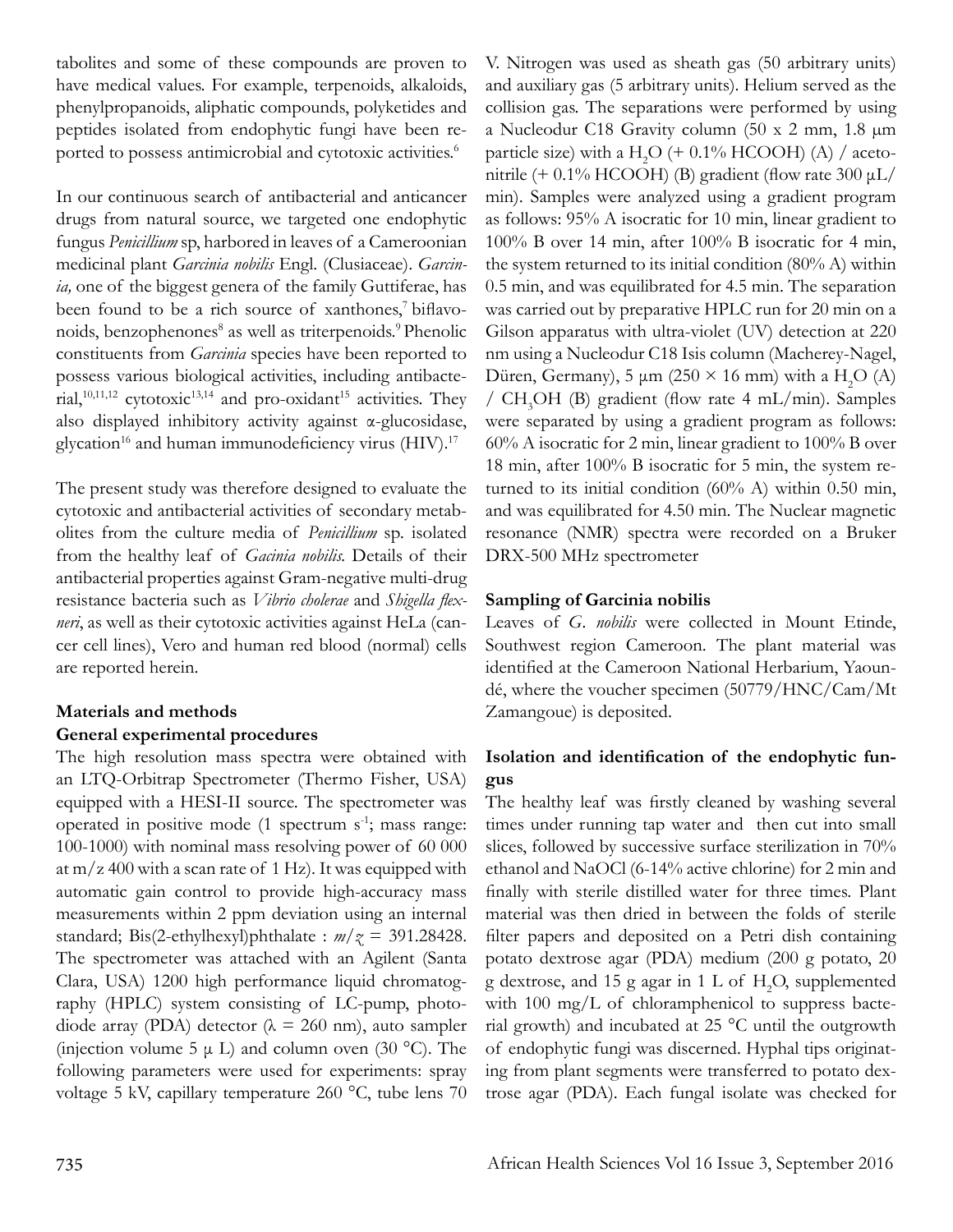purity and transferred to the new medium by the hyphal tip method. A total of eight fungi were morphologically distinguishable. One of these isolates, CAM64 was selected for further studies based on it morphotype and the LC-MS profile of its crude extract from small scale fermentation. The fungus was identified as Penicillium sp. according to morphologic traits and a molecular biological protocol by DNA amplification and sequencing as described by Douanla et al (2013).<sup>18</sup>

## **Fermentation, extraction and isolation of secondary metabolites**

Fermentation was done on a shaker for 10 days at 25°C in 500 mL x 10 Erlenmeyer flasks each containing 300 mL of sterile potato dextrose broth (PDB) medium.<sup>19</sup> Its solid state fermentation was done in 10 flasks (1 L each), each flask containing 100 g rice and 100 mL water enriched with 0.3% peptone and extracted after 40 days growing at 25°C with ethyl acetate to yield 3.2 g of crude extract. Isolation of penialidins (A-C) and citromycetin (1-4) was carried out as previously described.19 Isolation of hydroxyphenylglyoxalaldoxime (5) and brefelfin

A (6) was done as follow. From solid state fermentation of *Penicillium* sp., the ethyl acetate crude extract (3.2g) was firstly partitioned with cyclohexane to remove fatty material. The resulted polar fraction (1.8 g) was then subjected to column chromatography using sephadex LH-20 to afford four main fractions (Fr1-Fr4) after thin layer chromatography (TLC) monitoring. Fractions Fr2 (96 mg) and Fr3 (105 mg) were purified by preparative HPLC eluting with a gradient of methanol- $H_2O+0.1\%$ trifluoroacetic acid (TFA) to yield hydroxyphenylglyoxalaldoxime (5)  $C_8H_8O_3N$  (4.6 mg,  $tR = 6.73$  min, high-resolution electron impact-mass spectrometry (HRESIMS) at  $166.05022$  [M+H]<sup>+</sup>: (calcd. 166.05042) and brefelfin A (6)  $C_{16}H_{24}O_4$  (3.5 mg,  $tR = 12.06$  min, HRESIMS at 281.17957 [M+H]+: (calcd. 281.17528). Their structures (Fig. 1) were easily determined from their high resolution mass spectrometry combined to proton and carbon 13 nuclear magnetic resonance (<sup>1</sup>H and <sup>13</sup>C-NMR), by introducing these data into antibase<sup>20</sup> and finally confirmed by two-dimension nuclear magnetic resonance (2D NMR) spectra. The chemical shifts were in agreement with those reported in the literature.<sup>21</sup>



Fig.1. Structures of penialidin A-C (1-3), citromycetin (4), p-hydroxyphenylglyoxalaldoxime (5) and brefelfin A (6)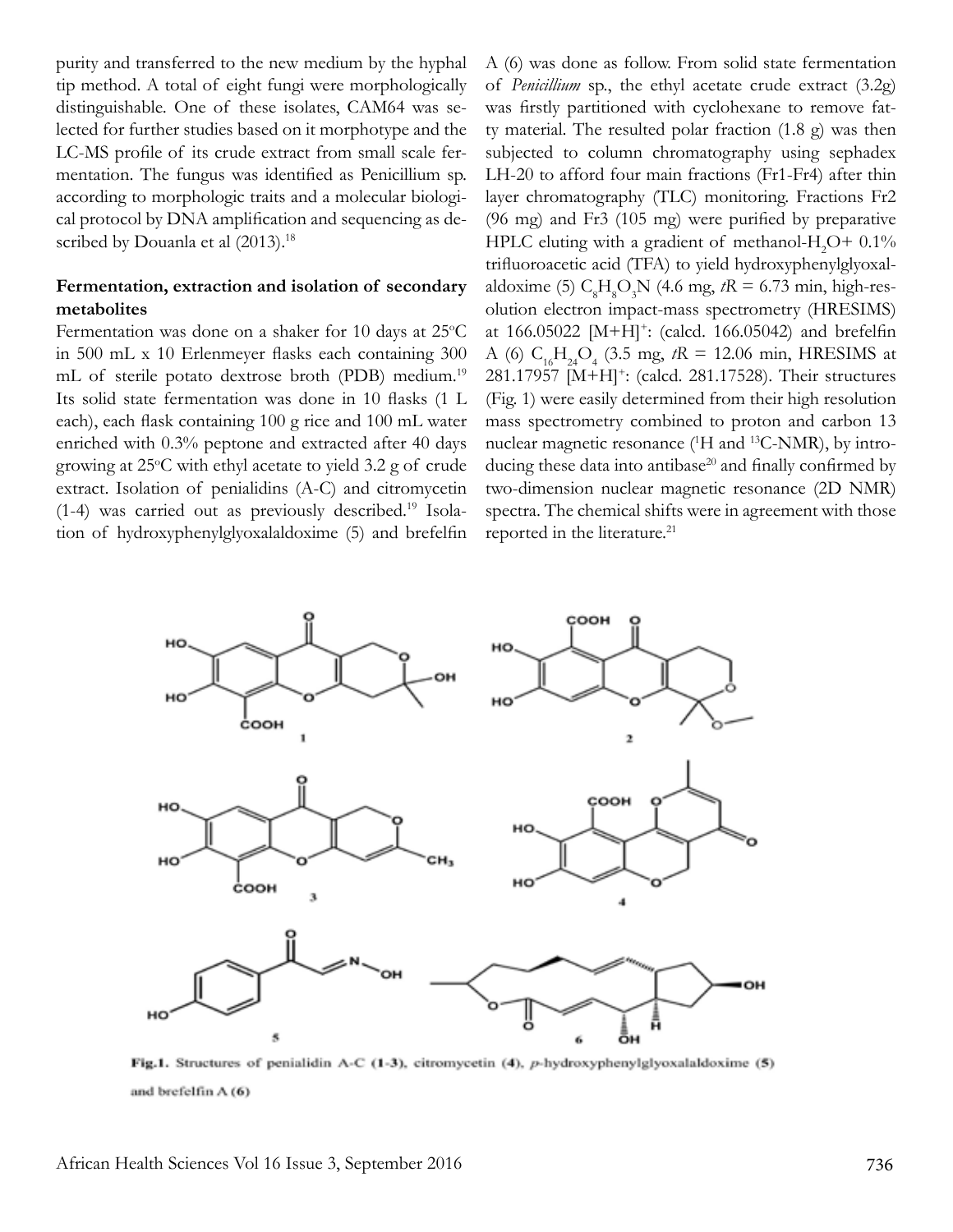## **Antibacterial assays Microbial growth conditions**

A total of five bacterial strains were tested for their susceptibility to compounds, and these strains were taken from our laboratory collection (kindly provided by Dr. T. Ramamurthy, NICED, Kolkata). Among the clinical strains of *Vibrio cholerae* used in this study, strains NB2 and SG24(1) belonged to O1 and O139 serotypes, respectively. These strains were able to produce cholera toxin and hemolysin. The other strains used in this study were *V. cholerae* non-O1, non-O139 (strains CO6 and PC2); and *Shigella flexneri* SDINT. The *V. cholerae* non-O1 and non-O139 strains, were positive for hemolysin production but negative for cholera toxin production. The bacterial strains were maintained on agar slant at 4 °C and subcultured on a fresh appropriate agar plates 24 h prior to any antibacterial test. The Mueller Hinton Agar (MHA) was used for the activation of bacteria. The Mueller Hinton Broth (MHB) and nutrient agar (Hi-Media) were used for the MIC and MBC determinations respectively.

## **Inocula preparation**

Suspensions of bacteria were prepared in MHB from cells arrested during their logarithmic phase growth (4h) on MHB at 37 °C. The turbidity of the microbial suspension was read spectrophotometrically at 600 nm and adjusted to an OD of 1.0 with MHB, which is equivalent to 2×10<sup>8</sup> CFU/mL. From this prepared solution, other dilutions were made with MHB to yield  $1x10^6$  CFU/mL.<sup>22</sup>

## **Determination of minimum inhibitory concentration (MIC) and minimum bactericidal concentration (MBC)**

MIC and MBC of compounds 1-6 were assessed using the broth microdilution method recommended by the National Committee for Clinical Laboratory Standards<sup>23,24</sup> with slight modifications. Each test sample was dissolved in dimethylsulfoxide (DMSO) to give a stock solution. The 96-well round bottom sterile plates were prepared by dispensing 180  $\mu$ l of the inoculated broth (1x10<sup>6</sup>CFU/ mL) into each well. A 20  $\mu$ L aliquot of the compounds was added. The concentrations of sample tested were 0.125, 0.25, 0.50, 1, 2, 4, 8, 16, 32, 64, 128, 256, 512, 1024, and 2048 µg/mL. The final concentration of DMSO in each well was  $\langle 1\%$  [preliminary analyses with  $1\%$  (v/v)

DMSO did not inhibit the growth of the test organisms]. Dilutions of ampicillin and chloramphenicol served as positive controls, while broth with 20 µL of DMSO was used as negative control. Plates were covered and incubated for 24 h at 37°C. After incubation, minimum inhibitory concentrations (MIC) were read visually; all wells were plated to nutrient agar (Hi-Media) and incubated for 24 h at 37 °C. The lowest concentrations that yielded no growth after this subculturing were taken as the minimum bactericidal concentration (MBC) values.

## **Anticancer assays**

HeLa (Human cervical cancer cell line, ATCC No. CCL-2) and monkey Vero cells (normal non-cancer cells, ATCC No. CCL-81), obtained from the American Type Culture Collection (ATCC) were used in this study. Anticancer activity was determined using the 3-(4,5dimethylthiazol-2-yl)-2,5-diphenyltetrazolium bromide (MTT, Sigma, USA) assay reported by Mosmann<sup>25</sup> for the human cervical cancer cell lines (HeLa cells) and monkey Vero cells. This cell viability assay is based on living cells' property to transform the MTT dye tetrazolium ring into a purple-colored formazan structure due to the action of mitochondrial and other dehydrogenases inside the cell. The color intensity yielded by the cell population is directly proportional to the number of viable cells, and one can quantify the absorbance measurements using mathematical parameters. Each test sample was dissolved in dimethylsulfoxide (DMSO) to give a stock solution. Compounds 1-6 were prepared from the stock solutions by serial dilution in RPMI 1640 to give a volume of 100  $\mu$ L in each well of a microtiter plate (96-well). Each well was filled with 100  $\mu$ L of cells at  $2 \times 10^5$  cells/mL. The assay for each concentration of compound was performed in triplicates and the culture plates were kept at 37°C with 5% (v/v)  $CO<sub>2</sub>$  for 24 hours. After removing the supernatant of each well and washing twice by PBS, 20 μL of MTT solution (5 mg/ mL in PBS) and 100 μL of medium were then introduced. After 4 h of incubation, 100 µL of DMSO was added to each well to dissolve the formazan crystals and the absorbance values at 490 nm were measured with a microplate reader (Bio-RAD 680, USA). The relative cell viability  $(%)$  was expressed as a relative percentage of treated cells to the untreated control cells (TC/UC x 100). The rate of cell inhibition was calculated using the following formula: inhibition rate =  $[1-(OD_{\text{test}}/$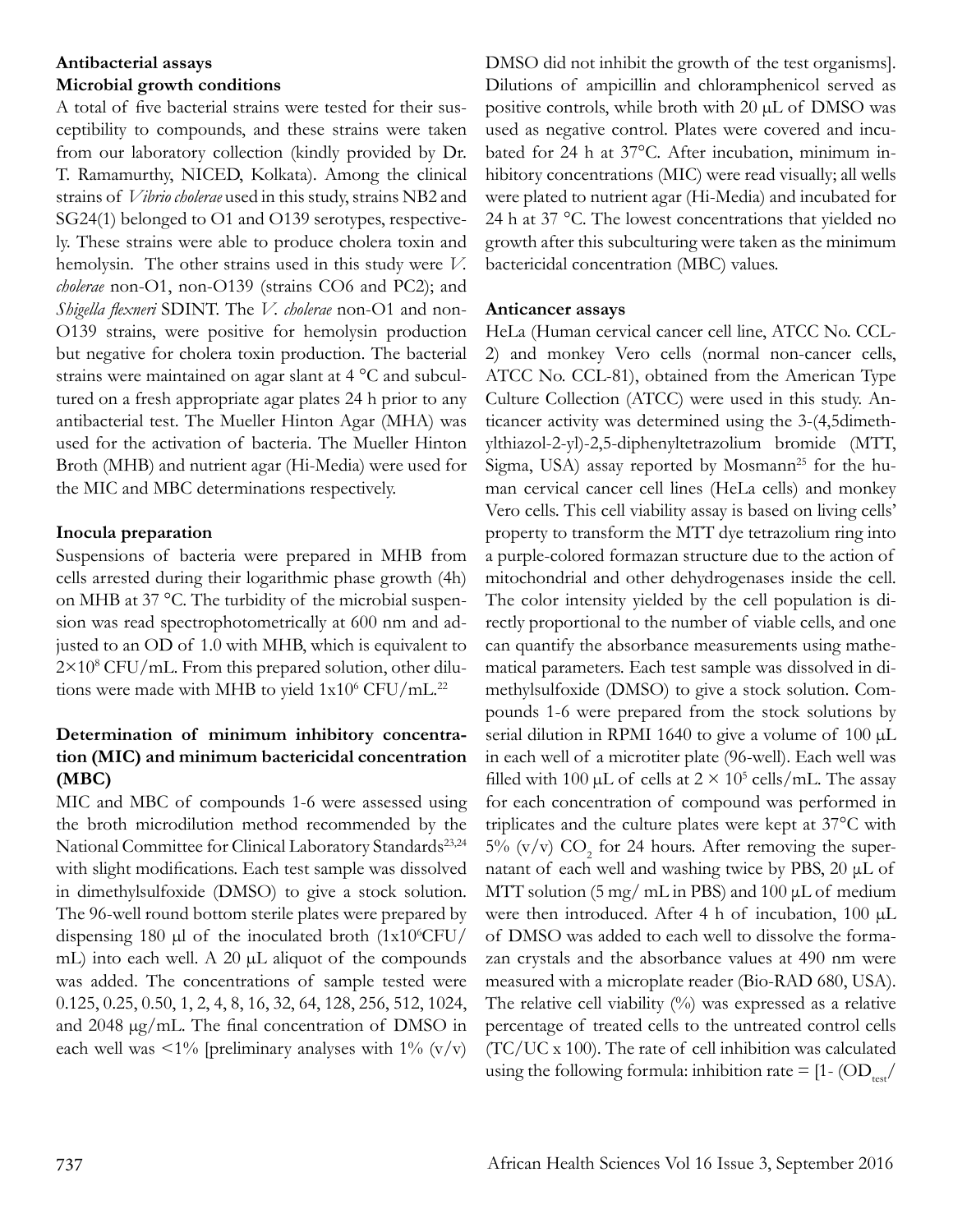$OD_{\text{negative control}}$ ] ×100%. The  $LC_{50}$  values were calculated as the concentration of test sample resulting in a 50% reduction of absorbance compared to untreated cells. Cells treated with paclitaxel + RPMI 1640 served as positive control whereas cells left untreated  $+ 1\%$  (v/v) DMSO  $+$ RPMI 1640 were used as negative control.

#### **Hemolytic assay**

Whole blood (10 mL) from a healthy individual was collected into a conical tube containing heparin as an anticoagulant (blood group O was used). Authorization for the collection of blood was obtained from the Medical and Ethical Committee. The written informed consent for participation in the study was obtained from a parent of 40 years old. Erythrocytes were harvested by centrifugation for 10 min at 1,000 x g at room temperature and washed three times in PBS solution. The top layer (plasma) and the next, milky layer (buffy coat with a layer of platelets on top of it) were then carefully aspirated and discarded. The cell pellet was resuspended in 10 mL of PBS solution and mixed by gentle aspiration with a Pasteur pipette. This cell suspension was used immediately.

Hemolysis test was performed to determine cellular toxicity of the compounds as previously described.<sup>26</sup> Compounds 1-6, at concentrations ranging from 0.25 to 512  $\mu$ g/mL, were incubated with an equal volume of 1% human red blood cells in phosphate buffered saline (10 mM PBS, pH 7.4) at 37°C for 1 h. 1% human red blood cells in buffer was used as a non-hemolytic control whereas buffer containing 1% Triton X-100 and 1% human red blood cells served as a 100% hemolytic control. Cell lysis was monitored by measuring the release of hemoglobin at 595 nm with a spectrophotometer (Thermo Scientific, USA). Percent hemolysis was calculated as follows: [(A595 of sample treated with compound - A595 of sample treated with buffer) / (A595 of sample treated with Triton  $X-100 - A595$  of sample treated with buffer)] x 100.

#### **Statistical analysis**

Statistical analysis was carried out using Statistical Package for Social Science (SPSS, version 12.0). The experimental results were expressed as the mean  $\pm$  Standard Deviation (SD). Group comparisons were performed using One Way ANOVA followed by Waller-Duncan Post Hoc test. A p value of 0.05 was considered statistically significant.

### **Results**

#### **Antibacterial activity**

Compounds 1-6 were examined *in vitro* against bacterial species and the results are depicted in Table 1. All compounds showed different degrees of antibacterial activities against the tested bacterial pathogens. *Vibrio cholerae* SG24 (1) was the most sensitive bacteria while *Vibrio cholerae* CO6 was the most resistant. Compound 3 (MIC = 0.50-16 μg/mL) was the most active among the isolated compounds following in decreasing order by compound 2 (MIC = 4-32 μg/mL), compound 1 (MIC = 8-32 μg/ mL), compound 5 (MIC =  $32-64 \mu g/mL$ ), compounds 4 and 6 (MIC = 64-128  $\mu$ g/mL).

The antibacterial activities of compounds 1-6 (MIC  $= 8$ )  $-32 \mu g/mL$ ) were in some cases equal to or more important than those of ampicillin and chloramphenicol; highlighting their good antibacterial potency. Collectively, these findings showed that compounds 1-6 have broadspectrum antibacterial activity and are effective against ampicillin-resistant and chloramphenicol-resistant bacteria. The lowest MIC value of 0.50 μg/mL was recorded on Vibrio cholera SG24 (1) and Shigella flexneri with compound 3 while the lowest MBC value of 1μg/mL was obtained on *Vibrio cholerae* SG24 (1) with compound 3. However, the highest MIC value of 128 μg/mL was recorded on *Vibriocholerae* CO6, *Vibrio cholerae* NB2 and *Vibrio cholerae* PC2 with compound 3 and on *Vibrio cholerae* CO6, *Vibrio cholerae* NB2, *Shigella flexneri* with compound 6 while the highest MBC value of 256 μg/mL was obtained on *Vibrio cholerae* CO6 and *Vibrio cholerae* PC2 with compound 6. A lower MBC/MIC  $(\leq 4)$  value signifies that a minimum amount of compound is used to kill the microbial species, whereas, a higher value signifies the use of comparatively more amount of compound for the control of any microorganism. No activity was noted for ampicillin against *Vibrio cholerae* NB2, *Vibrio cholerae* PC2, *Shigella flexneri* SDINT at concentrations up to 512 µg/ mL. However, these multi-drug resistant bacterial strains were sensitive to compounds 1-6. This finding suggests the antibacterial potency of these compoundsin particular for the treatment of ampicillin-resistant and chloramphenicol-resistant bacteria.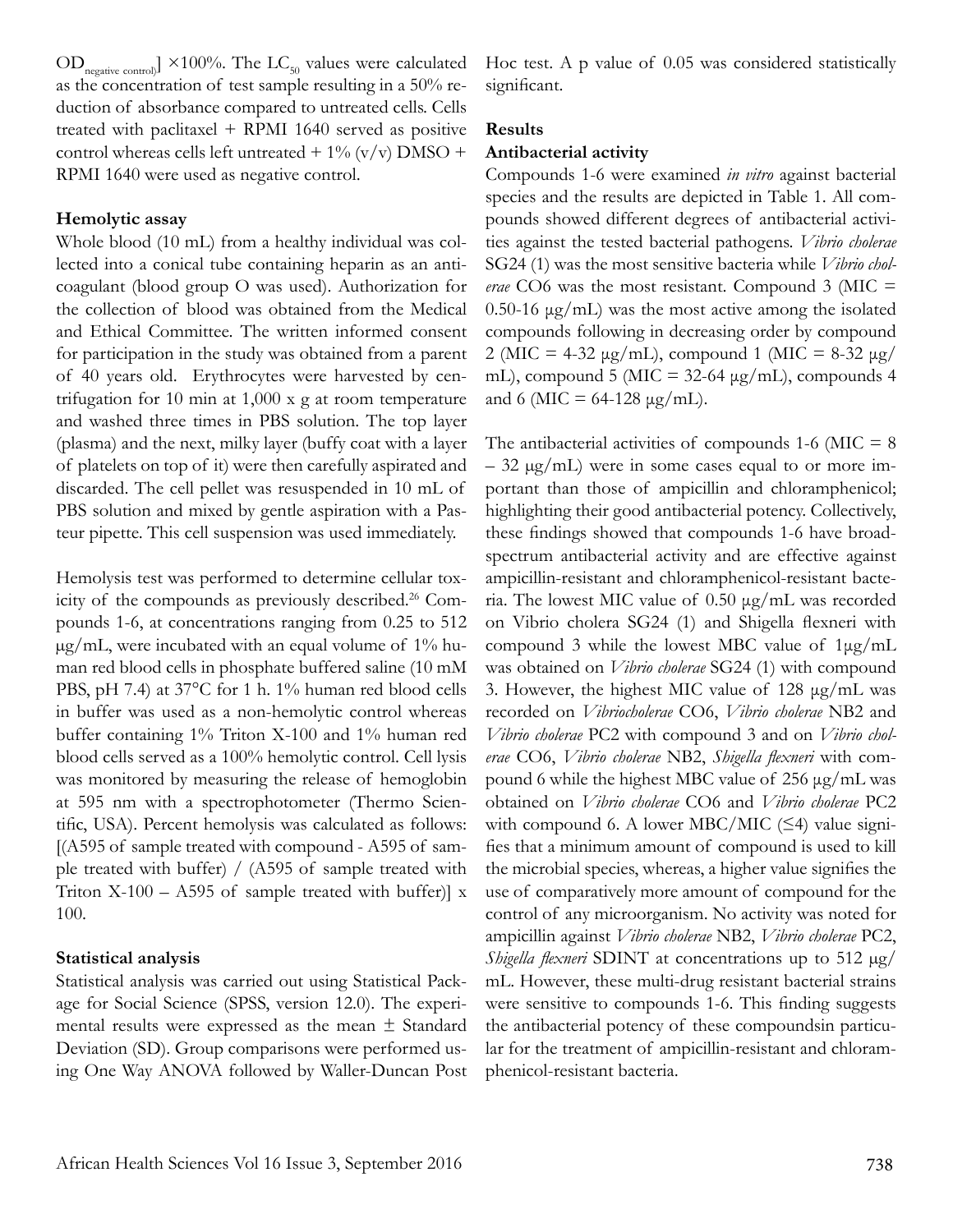| Antibacterial activity (MIC and MBC in µg/mL) |                       |                     |                         |                     |                            |                  |  |  |  |  |  |  |
|-----------------------------------------------|-----------------------|---------------------|-------------------------|---------------------|----------------------------|------------------|--|--|--|--|--|--|
| <b>Compounds</b>                              | <b>Inhibition</b>     | <b>Vibrio</b>       | <b>Vibrio</b>           | <b>Vibrio</b>       | <b>Vibrio</b>              | <b>Shigella</b>  |  |  |  |  |  |  |
|                                               | parameters            | cholerae            | cholerae                | cholerae            | cholerae                   | flexneri         |  |  |  |  |  |  |
|                                               |                       | SG24(1)             | CO6                     | NB <sub>2</sub>     | PC2                        | <b>SDINT</b>     |  |  |  |  |  |  |
| 1                                             | MIC                   | 8                   | 16                      | 32                  | 32                         | 16               |  |  |  |  |  |  |
|                                               | MBC                   | 16                  | 32                      | 64                  | 64                         | 32               |  |  |  |  |  |  |
|                                               | MBC/MIC               | $\overline{2}$      | $\overline{2}$          | $\overline{2}$      | $\overline{2}$             | $\overline{2}$   |  |  |  |  |  |  |
| $\overline{2}$                                | <b>MIC</b>            | $\overline{4}$      | 32                      | 16                  | $8\,$                      | 16               |  |  |  |  |  |  |
|                                               | MBC                   | $\overline{4}$      | 64                      | 16                  | $\overline{8}$             | 32               |  |  |  |  |  |  |
|                                               | MBC/MIC               | $\mathbf{1}$        | $\overline{2}$          | $\mathbf{1}$        | $\mathbf{1}$               | $\overline{2}$   |  |  |  |  |  |  |
| 3                                             | MIC                   | 0.50                | 16                      | 8                   | 0.50                       | 8                |  |  |  |  |  |  |
|                                               | <b>MBC</b>            | $\mathbf{1}$        | 32                      | 16                  | $\overline{2}$             | 16               |  |  |  |  |  |  |
|                                               | MBC/MIC               | $\overline{2}$      | $\overline{c}$          | $\overline{2}$      | $\overline{4}$             | $\overline{2}$   |  |  |  |  |  |  |
| $\overline{\mathbf{4}}$                       | MIC                   | 64                  | 128                     | 128                 | 128                        | 64               |  |  |  |  |  |  |
|                                               | MBC                   | 64                  | 128                     | 128                 | 128                        | 64               |  |  |  |  |  |  |
|                                               | MBC/MIC               | $\mathbf{1}$        | $\mathbf{1}$            | $\mathbf{1}$        | $\mathbf{1}$               | $\mathbf{1}$     |  |  |  |  |  |  |
| 5                                             | MIC                   | 64                  | 64                      | 32                  | 32                         | 32               |  |  |  |  |  |  |
|                                               | MBC                   | 128                 | 128                     | 64                  | 64                         | 64               |  |  |  |  |  |  |
|                                               | MBC/MIC               | $\overline{2}$      | $\overline{2}$          | $\overline{2}$      | $\overline{2}$             | $\overline{2}$   |  |  |  |  |  |  |
| 6                                             | <b>MIC</b>            | 64                  | 128                     | 64                  | 128                        | 128              |  |  |  |  |  |  |
|                                               | <b>MBC</b>            | $\overline{4}$      | 256                     | 64                  | 256                        | 128              |  |  |  |  |  |  |
|                                               | MBC/MIC               | $\mathbf{1}$        | 2                       | $\mathbf{1}$        | $\overline{2}$             | $\mathbf{1}$     |  |  |  |  |  |  |
| Ampicillin                                    | MIC                   | 16                  | 16                      | >512                | >512                       | >512             |  |  |  |  |  |  |
|                                               | MBC                   | 16                  | 16                      | >512                | >512                       | >512             |  |  |  |  |  |  |
| Chloramphenicol                               | MBC/MIC<br><b>MIC</b> | 1<br>$\overline{4}$ | $\mathbf{1}$<br>16      | $\sqrt{2}$<br>$8\,$ | $\sqrt{2}$<br>$\mathbf{1}$ | $\sqrt{2}$<br>64 |  |  |  |  |  |  |
|                                               | MBC                   | 8                   | 64                      | 32                  | $\overline{4}$             | >512             |  |  |  |  |  |  |
|                                               | MBC/MIC               | $\overline{2}$      | $\overline{\mathbf{4}}$ | $\overline{4}$      | $\overline{4}$             | $\sqrt{2}$       |  |  |  |  |  |  |

#### **Table 1 Inhibition parameters (MIC, MBC) of compounds 1-6 and reference antibacterial drugs (µg/mL)**

/: not determined; MIC: minimum inhibitory concentration; MBC: minimum bactericidal concentration

## **Hemolytic activity**

In this study, none of the tested compounds showed hemolytic activities against human red blood cells at concentrations up to  $512 \mu g/mL$  (results not shown) indicating that they are non-toxic to normal cells.

## **Anticancer activity**

Compounds 1-6 were evaluated for their cytotoxicity against human cancer cells (HeLa cells) and normal noncancer cells (Vero cells) and the results are summarized in Table 2. The isolated compounds exhibit an inhibitory

effect against tumor cell growth, with varying efficiencies (LC<sub>50</sub> = 0.88 – 9.21  $\mu$ g/mL) and selectivities (SI = 19.70– 315.47). The lowest  $LC_{50}$  value (corresponding to the most anticancer compound) was found with compound 6 followed in decreasing order by compound 5 > compound 3, compound 4 > compound 1, compound 2. The tested compounds also showed significant anticancer activity to HeLa cells (LC<sub>50</sub> =  $0.88 - 9.21 \text{ µg/mL}$ ) when compared with Vero cells  $(LC_{50} = 124.72 - 277.62 \text{ µg}$ mL) indicating that they are less toxic to normal cells. The positive control paclitaxel showed  $LC_{50}$  values of 0.57 and 68.51 µg/mL against HeLa and Vero cells, respectively.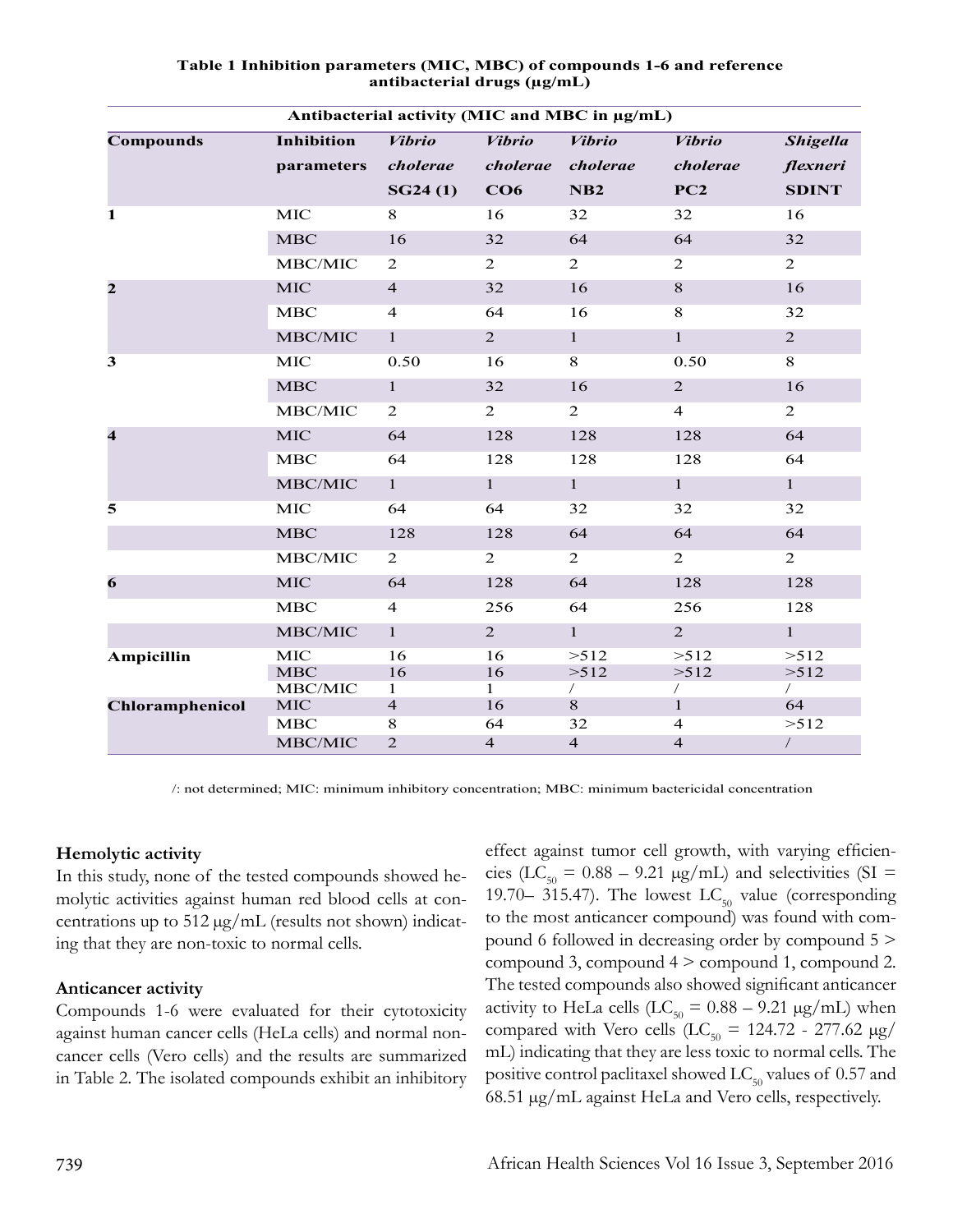| Compounds               | Cytotoxicty (LC <sub>50</sub> in $\mu$ g/mL) | <b>Selectivity Index*</b>      |        |             |             |                 |                 |              |
|-------------------------|----------------------------------------------|--------------------------------|--------|-------------|-------------|-----------------|-----------------|--------------|
|                         | HeLa cells                                   | Vero cells                     | HeLa   | $V_{\cdot}$ | $V_{\cdot}$ | $V_{\cdot}$     | V.              | $S_{\cdot}$  |
|                         |                                              |                                | cells  | cholerae    | cholerae    | cholerae        | cholerae        | flexneri     |
|                         |                                              |                                |        | SG24(1)     | CO6         | N <sub>B2</sub> | PC <sub>2</sub> | <b>SDINT</b> |
| $\mathbf{1}$            | $6.33 \pm 0.66^a$                            | $124.72 \pm 1.27^{\circ}$      | 19.70  | 15.59       | 7.79        | 3.89            | 3.89            | 7.79         |
| $\overline{2}$          | $6.74 \pm 0.27^{\circ}$                      | $158.24 \pm 2.86^b$            | 23.47  | 39.56       | 4.94        | 9.89            | 19.78           | 9.89         |
| $\overline{\mathbf{3}}$ | $8.13 \pm 0.18^b$                            | $233.26 \pm 3.73$ <sup>c</sup> | 28.69  | 466.52      | 14.57       | 29.15           | 466.52          | 29.15        |
| $\overline{\mathbf{4}}$ | $9.21 \pm 0.79^b$                            | $261.14 \pm 2.87$ <sup>d</sup> | 28.35  | 4.08        | 2.04        | 2.04            | 2.04            | 4.08         |
| 5                       | $2.06 \pm 0.23^{\circ}$                      | $195.41 \pm 1.79^e$            | 94.85  | 3.05        | 3.05        | 6.10            | 6.10            | 6.10         |
| 6                       | $0.88 \pm 0.12^d$                            | $277.62 \pm 1.38$ <sup>f</sup> | 315.47 | 4.33        | 2.16        | 4.33            | 2.16            | 2.16         |
| Paclitaxel              | $0.57 \pm 0.03^e$                            | $68.51 \pm 0.19^g$             | 120.19 | $\sqrt{2}$  |             |                 |                 |              |

## **Table 2 Anticancer** (LC<sub>50</sub> in μg/mL) of compounds from 1-6 and their selectivity index (SI).

/: not determined,  $SI = LC_{50}$  on Vero cells/MIC or  $LC_{50}$  on HeLa cells; \*: SI obtained from average MIC. Each  $LC_{50}$ value represents the mean  $\pm$  SD (n = 3). In the same column, LC<sub>50</sub> values marked with different superscript letters (a-g) are significantly different ( $p < 0.05$ ).

#### **Discussion**

The findings of the present study showed that the antibacterial activities varied with the bacterial strains. These variations may be due to genetic differences between the bacteria. The results of MIC and MBC showed that the MIC values obtained were four times equal to or lesser than the MBCs on the corresponding (sensitive) bacteria, suggesting the bactericidal effects of the concerned samples.27,28,29 This is interesting in view of the perspective of developing new antibacterial drugs from endophytic fungus. The present study showed antibacterial activity of penialidin A-C (1-3), citromycetin (4), p-hydroxyphenylglyoxalaldoxime (5) and brefelfin A (6) from *Penicillium* sp. against the bacterial species and this is the first report on the activity of these compounds against these types of pathogenic strains. However, the results of compounds 1 and 2 are in agreement with those of the literature against

### S*taphylococcus aureus, Escherichia coli, Bacillus subtilis, Acinetobacter* sp.19

Although no definite structure-activity relationship could be determined, some structural features that might have influenced the antibacterial activity of polyketide compounds (1-4) can be drawn from the comparison of the chemical structures of compounds with different activities. Compound 3 was the most active polyketide compound, followed by 2, 1 and 4. Together, it appears that, 2-hydroxyl, 2-methoxy and 10-carboxyl groups play a greater role in increasing the antimicrobial activity based on the substitution patterns of the aromatics rings. The overall results of this study can be considered as very promising in the perspective of new drugs discovery from endophytic fungus sources, especially when the medical importance of tested bacteria is considered. Acute watery diarrhea accounts for 80% of the cases (death account for  $50\%$ ) in the developing world.<sup>30</sup>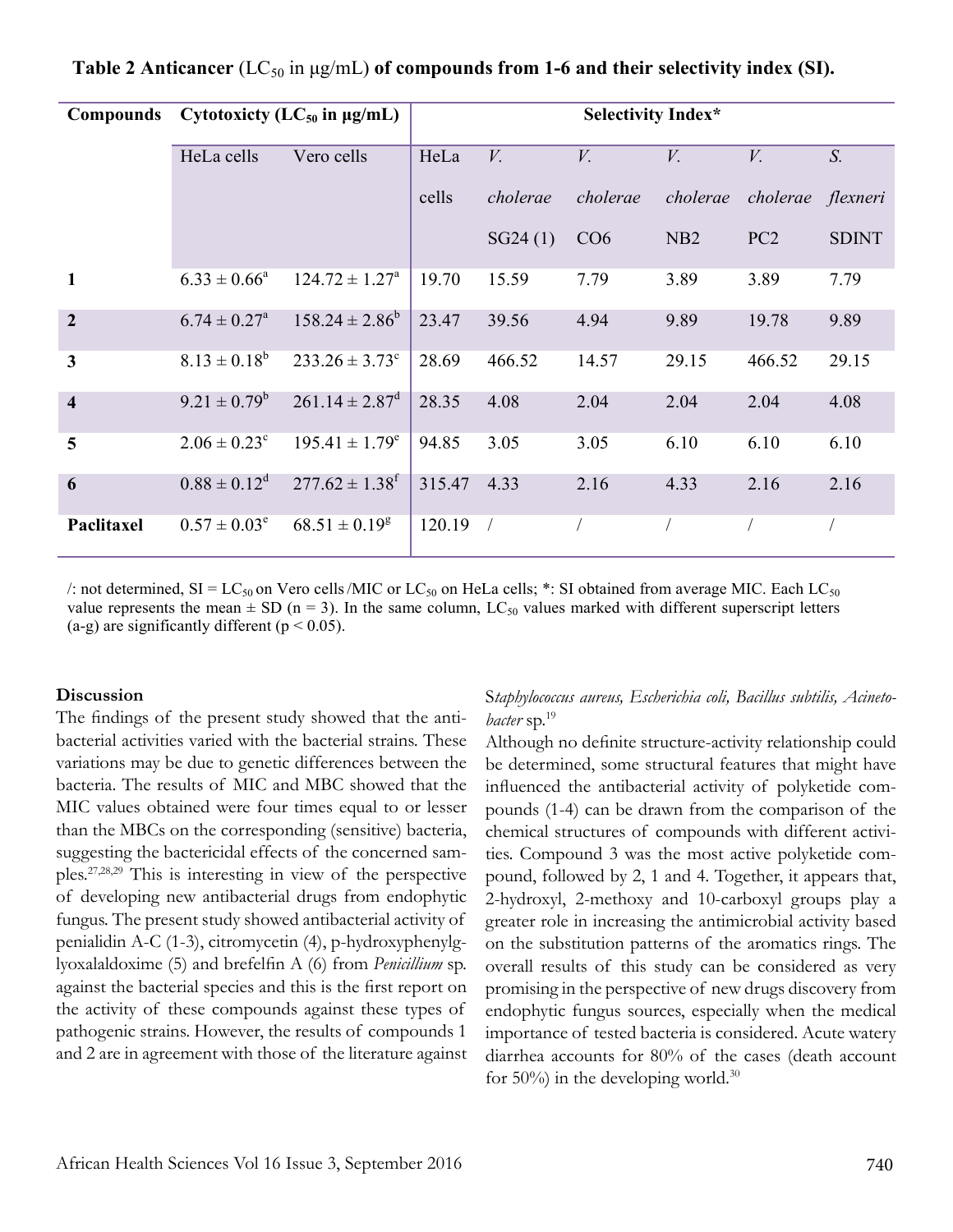Among the diarrheal diseases, cholera is a serious epidemic disease caused by the gram-negative bacterium *Vibrio cholerae*. <sup>31</sup> *Vibrio cholerae*, serotypes O1 and O139 has ability to produce an enterotoxin, cholera toxin that is a major determinant of virulence for cholera. Among the other virulence factors, ElT or hemolysin produced by *Vibrio cholerae* is also reportedly a potent toxin with both enterotoxic and cytotoxic activities.<sup>32,33</sup> Emergence of multiply drug-resistant *Vibrio cholerae* is a serious clinical problem in the treatment and containment of the disease, as reflected by the increase in the fatality rate from 1% to 5.3% after the emergence of drug-resistant strains in Guinea-Bissau during the 1996–1997 epidemic of cholera.34 Such findings trace the importance of discovering new substances against which these organisms are sensitive. Generally, these bacterial strains were sensitive to the isolated compounds.

MTT assay measures the cell viability based on the reduction of yellow tetrazolium MTT to purple formazon dye by mitochondrial dehydrogenase enzyme. The amount of formazon reflects the number of metabolically active viable cells.<sup>35</sup> Compound 3 was the most antibacterial compound while compounds 5 and 6 were the most anticancer samples. Interestingly, the anticancer of compounds 5 and 6 can be considered more important when taking into consideration the criterion of the American National Cancer Institute (NCI) regarding the anticancer of pure compounds  $(LC_{50} < 4 \mu g/mL)$ .<sup>36</sup> The results of the anticancer activity also showed that the isolated compounds exhibit an inhibitory effect against tumor cell growth, with varying efficiencies ( $LC_{50} = 0.88 - 9.21 \text{ µg}$ / mL) and selectivities ( $SI = 19.70 - 315.47$ ). The anticancer mechanisms associated to each compound may explain the cytotoxic potency of these compounds. Selectivity is important because most anticancer drugs currently in use induce serious adverse effects. In this study, Selectivity Index (SI) of active compounds was determined in order to investigate whether the cytotoxic activity was specific to cancer cells/bacterial strains. The SI of the samples is defined as the ratio of cytotoxicity ( $LC_{50}$  values) on normal non-cancer cells (Vero cells) to cancer cells (HeLa cells) or bacterial cells:  $SI = LC_{50}$  on Vero cells /  $LC_{50}$  on HeLa cells or MIC. Test agents with SI higher than three were considered to have good selectivity towards cancer cells.37 The SI values of the tested compounds against the HeLa cells ranged from 19.70 to 315.47 and could be considered as good. Apart from compounds 4 on V. cholerae CO6, V. cholerae NB2 and V. cholerae PC2 and compound 6 on V. cholerae CO6, V. cholerae PC2 and S. flexneri, the SI values of the tested compounds against the bacterial strains ranged from 3.05 to 466.52 and could be considered as high.

## **Conclusion**

The chemical analysis of the ethyl acetate extract of *Penicillium* sp., an endophytic fungus associated with leaves of *Garcinia nobilis* afforded six known compounds including penialidin A-C (1-3), citromycetin (4), p-hydroxyphenylglyoxalaldoxime (5) and brefelfin A (6). Compounds 1-6 showed good antibacterial and anticancer activities with no toxicity to human red blood cells and normal Vero cells. These compounds could be explored in more details in the future to develop novel antibacterial/anticancer drugs.

### **Acknowledgements**

This work was supported by grants of the German Academic Exchange Service (DAAD), grant A/12/90548 to Jouda Jean-Bosco for his Ph.D studies. Also, Jean-de-Dieu Tamokou acknowledges funding from the Indian Ministry of Education and Research through their CV Raman fellowship grant.

## **Conflict of interest**

We declare no conflict of interest.

#### **References**

1. Valle DLJ, Andrade JI, Puzon JJM, Cabrera EC, Rivera WL. Antibacterial activities of ethanol extracts of Philippine medicinal plants against multidrug-resistant bacteria. *Asian Pac J Trop Biomed* 2015; 5(7): 532-40.doi:10.1016/j. apjtb.2015.04.005(25):3077-85.doi:10.1016/j. lfs.2004.07.009.

2. Willian RS. The role of natural products in a modern drug discovery program. *Drug Discov Today* 2000; 5(2): 39- 41. doi:10.1016/S1359-6446(99)01443-9.

3. Rollinger JM, Langer T, Stuppner H. Strategies for efficient lead structure discovery from natural products. *Curr Med Chem* 2006; 13(13): 1491-507. doi:10.2174/092986706777442075.

4. Petrini O, Sieber TN, Toti L, Viret O. Ecology, me-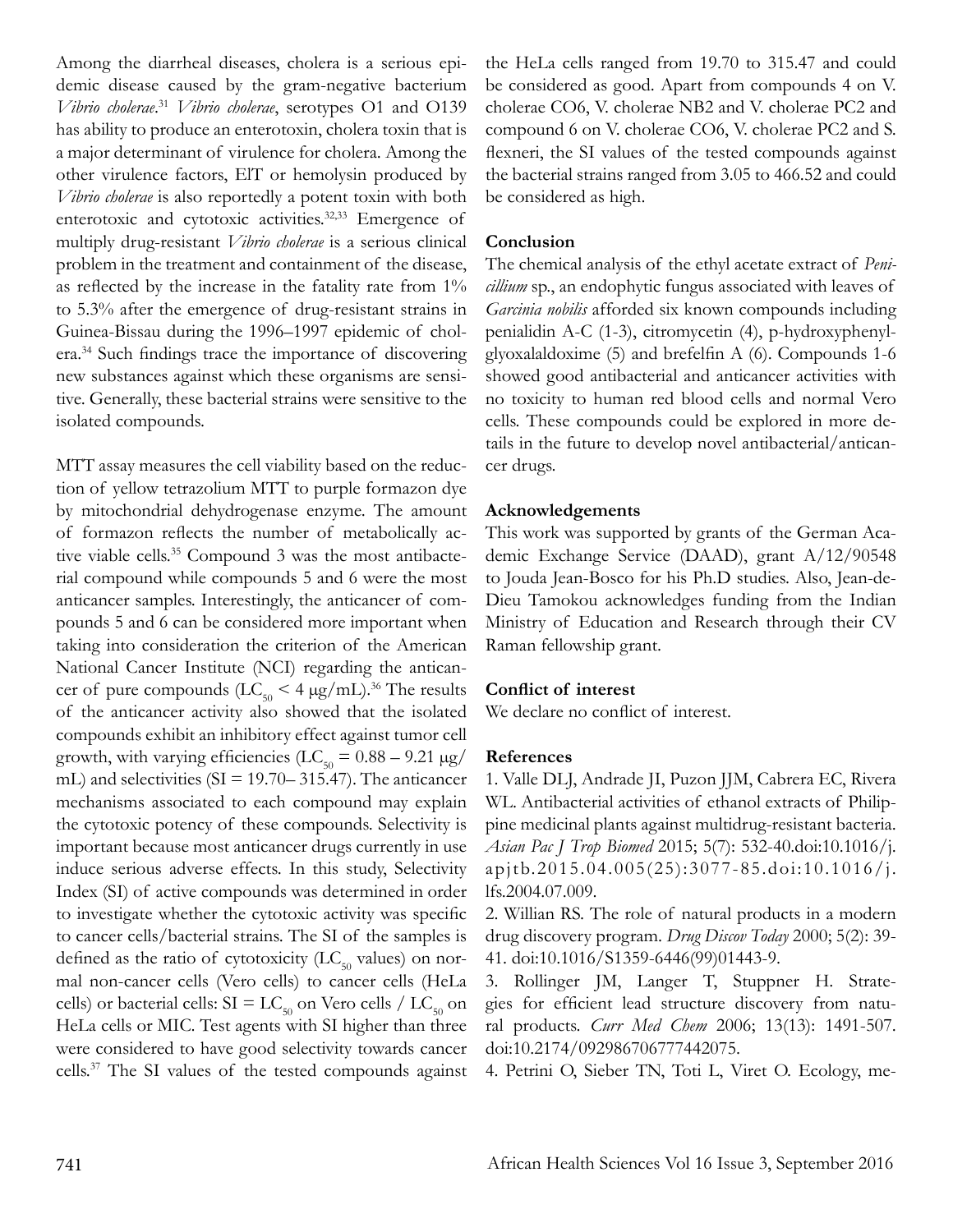tabolite production, and substrate utilization in endophytic fungi. *Nat Toxins* 1992; 1(3): 185-96.doi: 10.1002/ nt.2620010306.

5. Strobel GA. Endophytes as sources of bioactive products. *Microbes Infect* 2003;5(6): 535-44. doi:10.1016/S1286- 4579(03)00073-X.

6. Astuti P, Wahyono, Nababan OA. Antimicrobial and cytotoxic activities of endophytic fungi isolated from Piper crocatum Ruiz & Pav. *Asian Pac J Trop Biomed* 2014; 4(2): S592-6. doi:10.12980/APJTB.4.2014APJTB-2014-0073.

7. Bennett GJ, Lee H-H. Xanthones from the Guttiferae. *Phytochemistry* 1989; 28(4): 967–98. doi:10.1016/0031- 9422(89)80170-0.

8. Waterman PG, Hussain RA. Systematic significance of xanthones, benzophenones and biflavonoids in Garcinia. *Biochem Syst Ecol* 1983; 11(1): 21-8. doi:10.1016/0305- 1978(83)90025-X.

9. Nguyen DLH, Harrison LJ. Xanthones and triterpenoids from the bark ofGarcinia vilersiana. *Phytochemistry*  2000; 53(1): 111-4. doi:10.1016/S0031-9422(99)00391-X. 10. Permana D, Lajis NH, Mackeen MM, Ali AM, Aimi N, Kitajima M, Takayama H. Isolation and bioactivities of constituents of the roots of Garcinia atroviridis. *J Nat Prod* 2001; 64(7): 976-9. doi:10.1021/np000563o.

11. Suksamrarn S, Suwannapoch N, Phakhodee W, Thanuhiranlert J, Ratananukul P, Chimnoi N, Suksamrarn A. Antimycobacterial activity of prenylated xanthones from the fruits of Garcinia mangostana. *Chem Pharm Bull* 2003; 51(7): 857-9.http://doi.org/10.1248/cpb.51.857.

12. Hay AE, Helesbeux JJH, Duval O, Labaïed M, Grellier P, Richomme P. Antimalarial xanthones from Calophyllum caledonicum and Garcinia vieillardii. *Life Sci* 2004; 75(25): 3077-85. doi:10.1016/j.lfs.2004.07.009.

13. Shadid KA, Shaari K, Abas F, Israf DA, Hamzah AS, Syakroni N, Saha K, Lajis NH. Cytotoxic cagedpolyprenylated xanthonoids and a xanthone from Garcinia cantleyana. *Phytochemistry* 2007; 68(20): 2537-44. doi: 10.1016/j.phytochem.2007.05.024.

14. Yu L, Zhao M, Yang B, Bai W. Immunomodulatory and anticancer activities of phenolics from Garcinia mangostana fruit pericarp. *Food Chem* 2009; 116(4): 969-73. doi:10.1016/j.foodchem.2009.03.064.

15. Wu CC, Lu YH, Wei BL, Yang SC, Won SJ, Lin CN. Phloroglucinols with prooxidant activity from Garcinia subelliptica. *J Nat Prod* 2008; 71(2):246-50.doi: 10.1021/ np070507o•

16. Fouotsa H, Lannang AM, Mbazoa CD, Rasheed S,

Bishnu PM, Zulfiqar A, Krishna PD, NKengfack AE, Farzana S, Muhammad IC, Sewald N. Xanthones inhibitors of a-glucosidase and glycation from Garcinia nobilis. *Phytochem Lett* 2012; 5(2): 236-9. doi:10.1016/j.phytol.2012.01.002.

17. Gustafson KR, Blunt JW, Munro MHG, Fuller RW, McKee TC, Cardellina JH, II, McMahon JB, Cragg GM, Boyd MR. The Guttiferones, HIV-inhibitory benzophenones from Symphonia globulifera, Garcinia livingstonei, Garcinia ovalifolia and Clusia rosea. *Tetrahedron* 1992; 48(46): 10093-102.

18. Douanla MC, Langer E, Talontsi MF. Fungal endophyte diversity and community patterns in healthy and yellowing leaves of Citrus limon. *Fungal Ecol* 2013; 6(3): 212-22. doi:10.1016/j.funeco.2013.01.004

19. Jouda J-B, Kusari S, Lamshöft M, Talontsi MF, Douala MC, Wandji J, Spiteller M. Penialidins A-C with strong antibacterial activities from Penicilliumsp., an endophytic fungus harboring leaves of Garcinia nobilis. *Fitoterapia*  2014; 98: 209-14. doi: 10.1016/j.fitote.2014.08.011.

20. Laatsch H. AntiBase, a data base for rapid dereplication and structure determination of microbial natural products. Wiley VCH: Weinheim, Germany; 2013.

21. Betina V. Biological effects of the antibiotic brefeldin A (Decumbin, Cyanein, Ascotoxin, Synergisidin): a retrospective. *Folia Microbiol* 1992; 37(1): 3-11.

22. Tamokou J-de-D, Tsemeugne J, Fondjo SE, Sarkar P, Kuiate JR, Djintchui NA, Sondengam LB, Bag KP. Antibacterial and cytotoxic activities and SAR of some azo compounds containing thiophene backbone. *Pharmacologia* 2016; 7(4):182-92. doi: 10.5567/pharmacologia.2016.182.192.

23. NCCLS. Methods for determining bactericidal activity of antimicrobial agents. Approved guideline, M26-A. National Committee for Clinical Laboratory Standards, Wayne, Pa; 1999.

24. NCCLS. Methods for Dilution Antimicrobial Susceptibility Tests for Bacteria that Grow Aerobically. Approved Standards, M7-A4. National Committee for Clinical Laboratory Standards, Wayne, PA; 1997.

25. Mosmann T. Rapid colorimetric assay for cellular growth and survival: application to proliferation and cytotoxicity assays. *J Immunol Methods* 1983; 65(1-2): 55-63. doi:10.1016/0022-1759(83)90303-4.

26. Situ H, Bobek LA. In vitro assessment of antifungal therapeutic potential of salivary histatin-5, two variants of histatin-5, and salivary mucin (MUC7) domain 1. *Anti-*